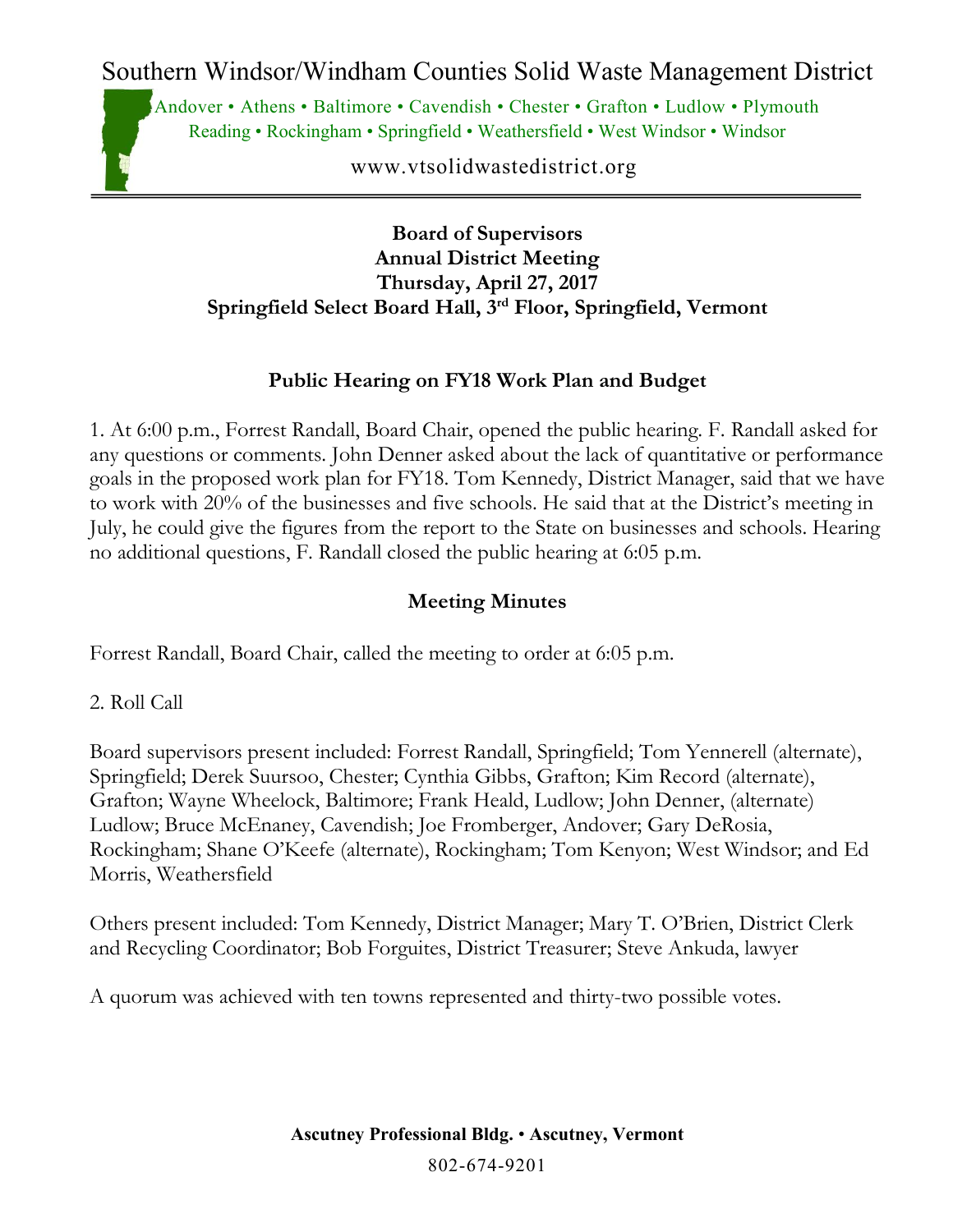SWWCSWMD April 27, 2017 minutes p. 2

3. Approve minutes of January 26, 2017 meeting

T. Kenyon made a motion to approve the minutes of the January 26, 2017 meeting as published. D. Suursoo seconded the motion. All voted in favor.

4. Acceptance of Treasurer's Report

B. Forguites noted that at this point we are 75% through the fiscal year (end of March). District income is at 68.8% but there was \$21,000 in the budget to help balance the budget. Expenses are at 76.1% of the budget, but the District had USDA grant funds so that some of the expenses will come out of that. The auditor discovered that Waste Management owed the District \$8,700. Therefore, although the net income shows a decrease of \$18,000, we should be able to balance that out at this point and may come out even at the end of June without hitting the \$21,000 in the fund balance.

J. Fromberger made a motion to accept the Treasurer's Report as presented. B. McEnaney seconded the motion. All voted in favor.

5. Election of Officers and Executive Committee Representatives

- Chair F. Randall asked B. Forguites to moderate the meeting during the election of Chair. B. Forguites stated that he would accept nominations for Chair. J. Fromberger nominated Forrest Randall as Chair. There were no other nominations. J. Fromberger made a motion to close the nomination and instruct the Clerk to cast one ballot. B. McEnaney seconded the motion. All voted in favor. F. Randall accepted the nomination and began moderating the election process.
- Vice-Chair T. Kenyon nominated Joe Fromberger as Vice-Chair. There were no other nominations. F. Heald made a motion to close the nomination and instruct the Clerk to cast one ballot. D. Suursoo seconded the motion. All voted in favor.
- Three (3) Executive Committee Representatives T. Kenyon nominated Gary DeRosia, Derek Suursoo, and Frank Heald as the three representatives to the Executive Committee. There were no other nominations. J. Fromberger made a motion to close the nominations and to authorize the Clerk to cast one ballot for the three nominees. B. McEnaney seconded the motion. All voted in favor of the nominations.

Appointment of:

• Clerk J. Fromberger made a motion to appoint Mary O'Brien as Clerk of the District. G. DeRosia seconded the motion. All voted in favor.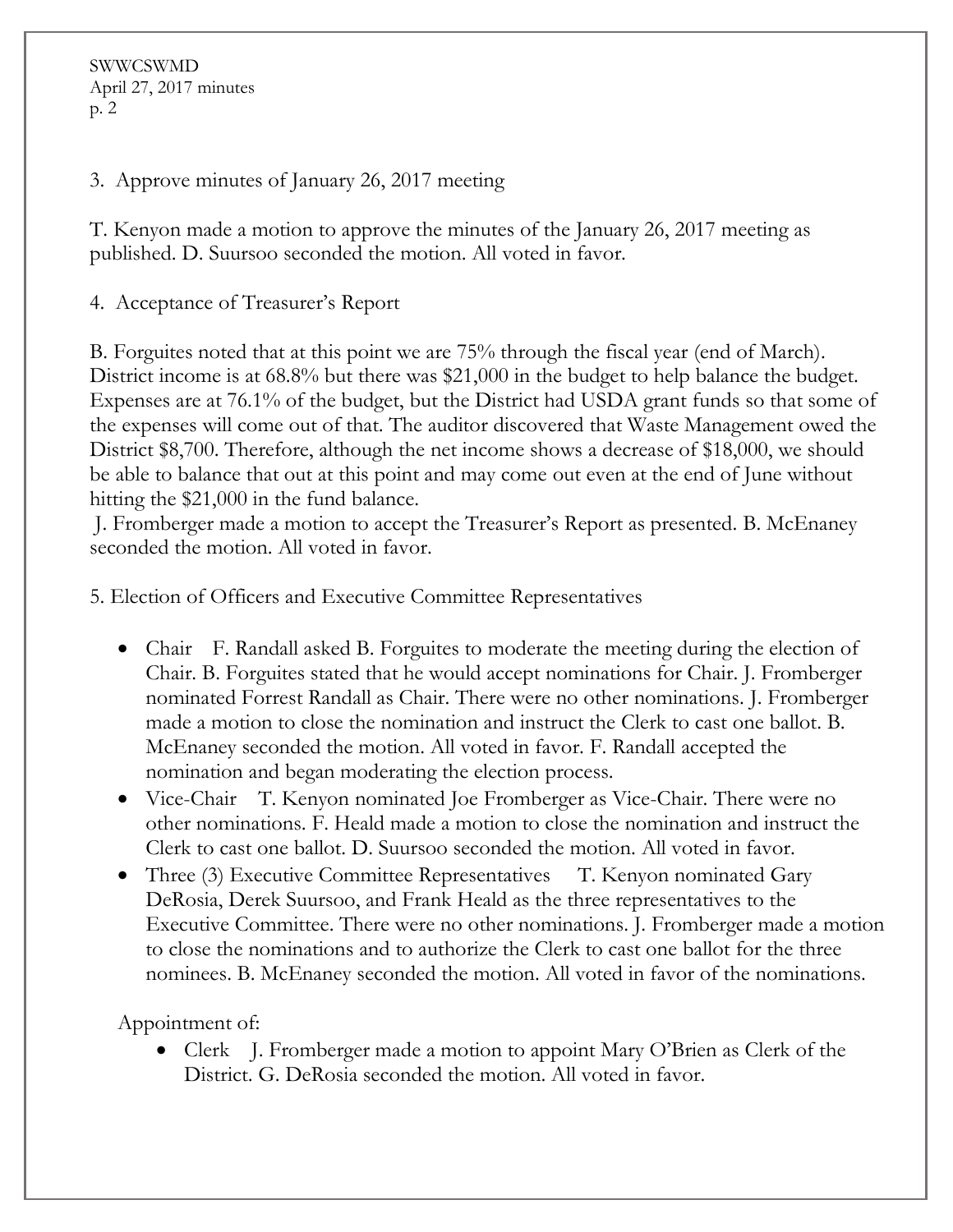Andover • Athens • Baltimore • Cavendish • Chester • Grafton • Ludlow • Plymouth Reading • Rockingham • Springfield • Weathersfield • West Windsor • Windsor

www.vtsolidwastedistrict.org

SWWCSWMD April 27, 2017 minutes p. 3

> • Treasurer D. Suursoo made a motion to appoint Bob Forguites as District Treasurer. B. McEnaney seconded the motion. All voted in favor.

6. Discussion and vote on the distribution of District Funds

T. Kennedy gave an introduction to the topic with a history of how the Capital Reserve Fund came about. D. Suursoo asked for clarification. T. Kennedy referred to the meeting minutes of October 23, 2008 and of October 28, 2010. At the former, a resolution to create a capital reserve fund was adopted and at the latter, the District's bylaws were revised with the following amendment, "...or other purposes as approved by the Board of Supervisors" [referring to proper uses of the Capital Reserve Fund.] The resolution reads as follows:

"Whereas: On May 1, 2008, the Southern Windsor-Windham Counties Solid Waste Management District, referred to herein as the 'District,' received \$404,193.17 as a result of the dissolution of the New Hampshire/Vermont Solid Waste Project, hereafter referred to as the 'Project'."

"Now Therefore:

The District's Board of Supervisors, under Article IV, paragraph 7, of the District Agreement dated December 16, 1981 hereby establishes a Capital Reserve Fund in the amount of \$379,193.17. Access to the Capital Reserve Fund will require a properly warned vote by the Board of Supervisors of the

Southern Windsor-Windham Counties Solid Waste Management District.

In addition, \$25,000.00 will be set-aside in a Reserve Account to be available in case of cash flow requirements in any given year.

Access to the Reserve Account will be at the discretion of the Executive Committee. The funds used for these cash flow requirements will be replaced in the following budget cycle."

"By this vote the District's Board of Supervisors also directs the Executive Committee to advise and consent to the Treasurer's investment choices for both the Capital Reserve Fund and the Reserve Account."

"Adopted by vote of the District's Board of Supervisors at its meeting on October 28, 2008."

T. Kennedy noted that S. Ankuda had been invited to explain the legality of the issue before the District Board. S. Ankuda noted that according to the May 2010 amendment [resolution], if there is enough money in the Fund, then the Board can use it to carry out the purposes for which the Fund was created. Conversely, if there is not enough money in the Fund to carry

#### **Ascutney Professional Bldg.** • **Ascutney, Vermont**

802-674-9201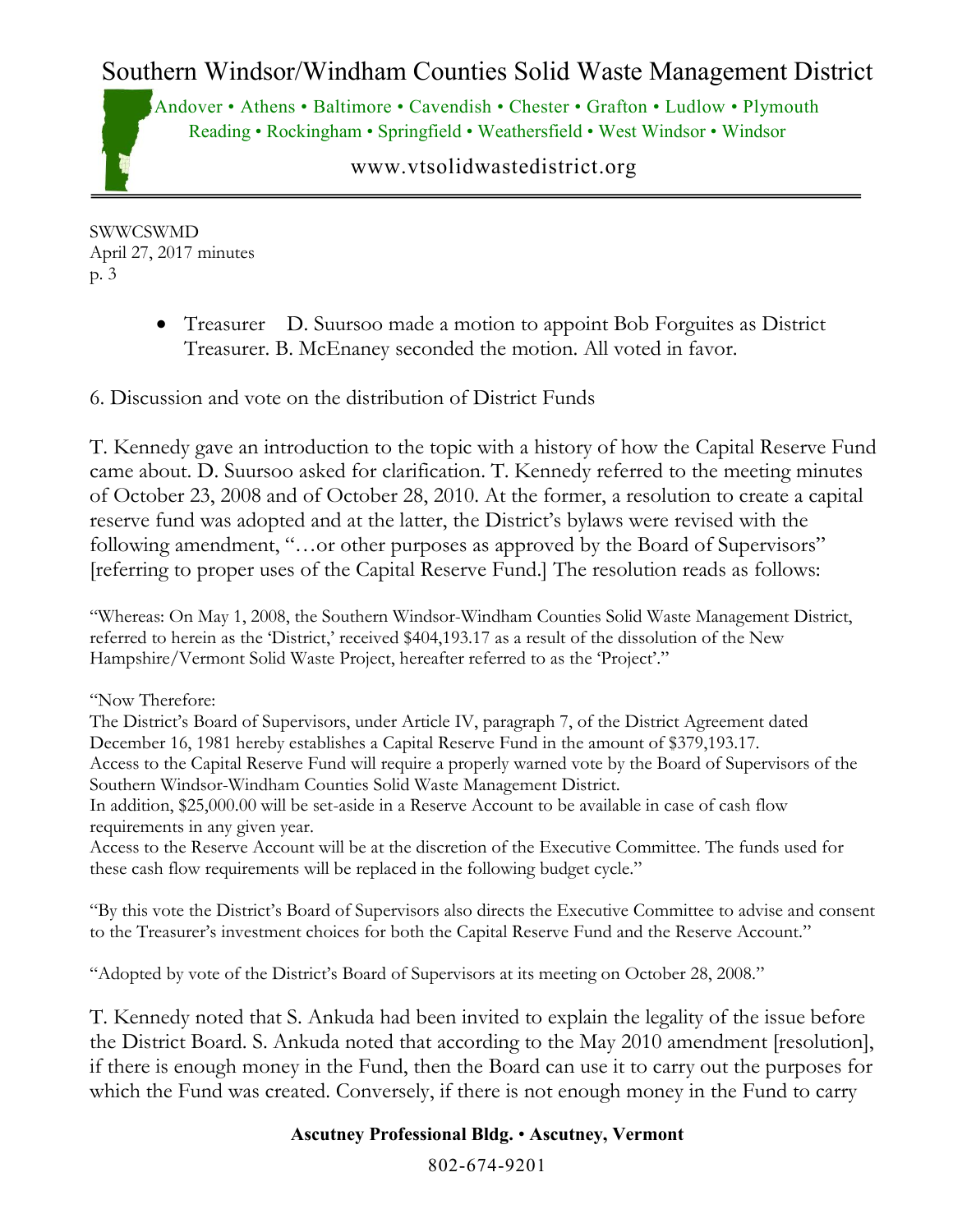SWWCSWMD April 27, 2017 minutes p. 4

out the purposes for which the Fund was created, then those monies cannot be used for anything else. F. Randall stated the Board's commitment to its philosophy not to own anything. J. Fromberger stated that he is philosophically opposed to using the Fund to give money to the District's member towns because the money in the Fund came from user fees and haulers, not from the towns. Nine years ago when the Solid Waste Project ended, its money was distributed. Vermont's share was \$404,100 which was used to establish two funds as follows - \$379,160.00 went into the newly-created Capital Reserve Fund and \$25,000 went into the newly-created Reserve Account, which was and is to be used to help with cash flow problems only. J. Fromberger stated that the money should not be disbursed to the towns but rather reserved for capital expenditures that may be required by State mandates in the future.

J. Fromberger noted that his reading of the agreement does not include the distribution of funds to the towns. However, the amendment from 2010 does allow for that. He stated that he does not agree because he believes that the State will require things so that the District will then approach the towns to ask for money. B. Forguites went over what the evening's discussion had been thus far, advised supervisors to look at the Balance Sheet and noted that the \$379,193.17 would be distributed according to the table given out at the January 26, 2017 Board meeting. As far as he is concerned, B. Forguites stated that the towns are entitled to a full and final accounting. The money in the Fund, above and beyond the \$379,193 under discussion, which amounts to about \$55,000, would be transferred to the Reserve Account.

More discussion ensued. D. Suursoo stated that he thinks that reducing the Fund is okay but not to zero. He would like to continue negotiations. J. Fromberger stated that the Fund is supposed to be in the interests of all of the towns, not just those with transfer stations. The District was formed because the State demanded that every town have a solid waste plan. The District is all about service to the towns and does things that the towns couldn't do for themselves. D. Suursoo asked whether or not the resolution needed to be warned. T. Kennedy replied that the vote with a monetary figure does need to be warned. He said that he will contact every town and that the resolution would be on the agenda for the District's July 27, 2017 quarterly meeting. B. Forguites noted that he would like each town to sign off on the distribution so that they cannot come back for additional monies. B. Forguites said that when the Fund balance is almost gone, the tip fee for municipal solid waste will have to be increased. The earnings of the Capital Reserve Fund, about \$55,000, could be transferred out of the General Fund into the Capital Reserve Fund; then the \$379,193 could be distributed to the towns. S. Ankuda said that the District's bylaws do not have to be amended to make this transfer. When Athens was accepted as a member of the District, it was specifically stated that Athens would not have a vote or any entitlement to the Capital Reserve Fund. F. Heald made a motion to adopt the resolution which reads as follows, "Resolved that the District Board of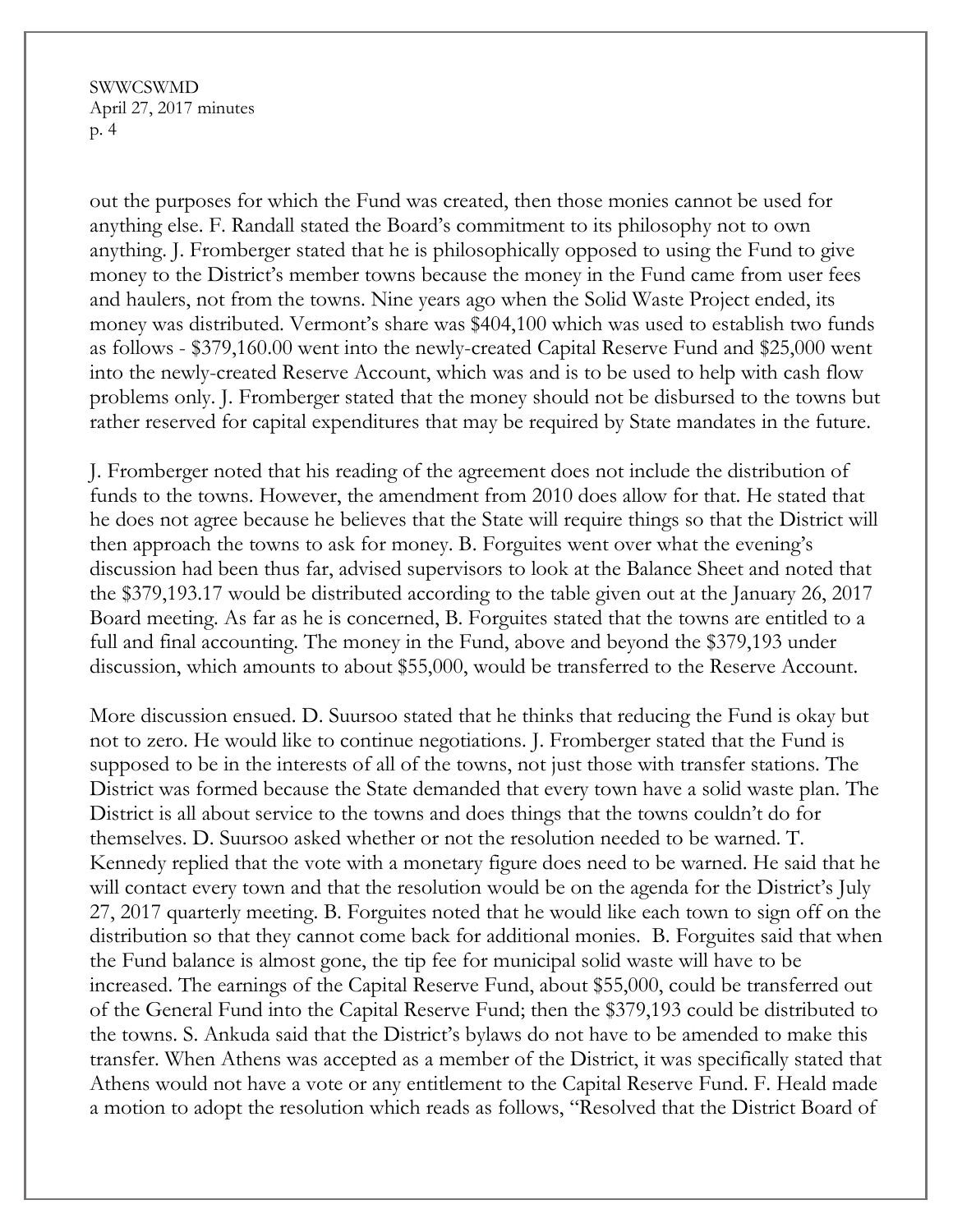

www.vtsolidwastedistrict.org

SWWCSWMD April 27, 2017 minutes p. 5

Supervisors, at a duly warned meeting held on July 27, 2017, hereby resolves that the Capital Reserve Fund established under Article IV, paragraph 7 of the By-Laws be reduced by \$379,193.00 with such funds being distributed to the Member Towns in accordance with the following schedule:"

## **TOTAL VERMONT DISTRICT TONNAGE 1997-2007**

207,518 TONS

|                  | 11 Year | % of      | <b>Disbursement</b> |
|------------------|---------|-----------|---------------------|
| Town             | Tonnage | Waste     | <b>Amount</b>       |
| Andover          | 941     | 0.4535%   | \$1,719             |
| Athens           | 0       | 0.0000%   | \$0                 |
| <b>Baltimore</b> | 575     | 0.2771%   | \$1,051             |
| Cavendish        | 8,092   | 3.8994%   | \$14,786            |
| Chester          | 16,836  | 8.1130%   | \$30,764            |
| Grafton          | 2,940   | 1.4167%   | \$5,372             |
| Ludlow           | 39,641  | 19.1024%  | \$72,435            |
| Plymouth         | 4,901   | 2.3617%   | \$8,956             |
| Reading          | 2,141   | 1.0317%   | \$3,912             |
| Rockingham       | 26,483  | 12.7618%  | \$48,392            |
| Springfield      | 61,131  | 29.4582%  | \$111,703           |
| Weathersfield    | 13,371  | 6.4433%   | \$24,433            |
| West             |         | 1.6427%   |                     |
| Windsor          | 3,409   |           | \$6,229             |
| Windsor          | 27,057  | 13.0384%  | \$49,441            |
| <b>Total</b>     | 207,518 | 100.0000% | \$379,193           |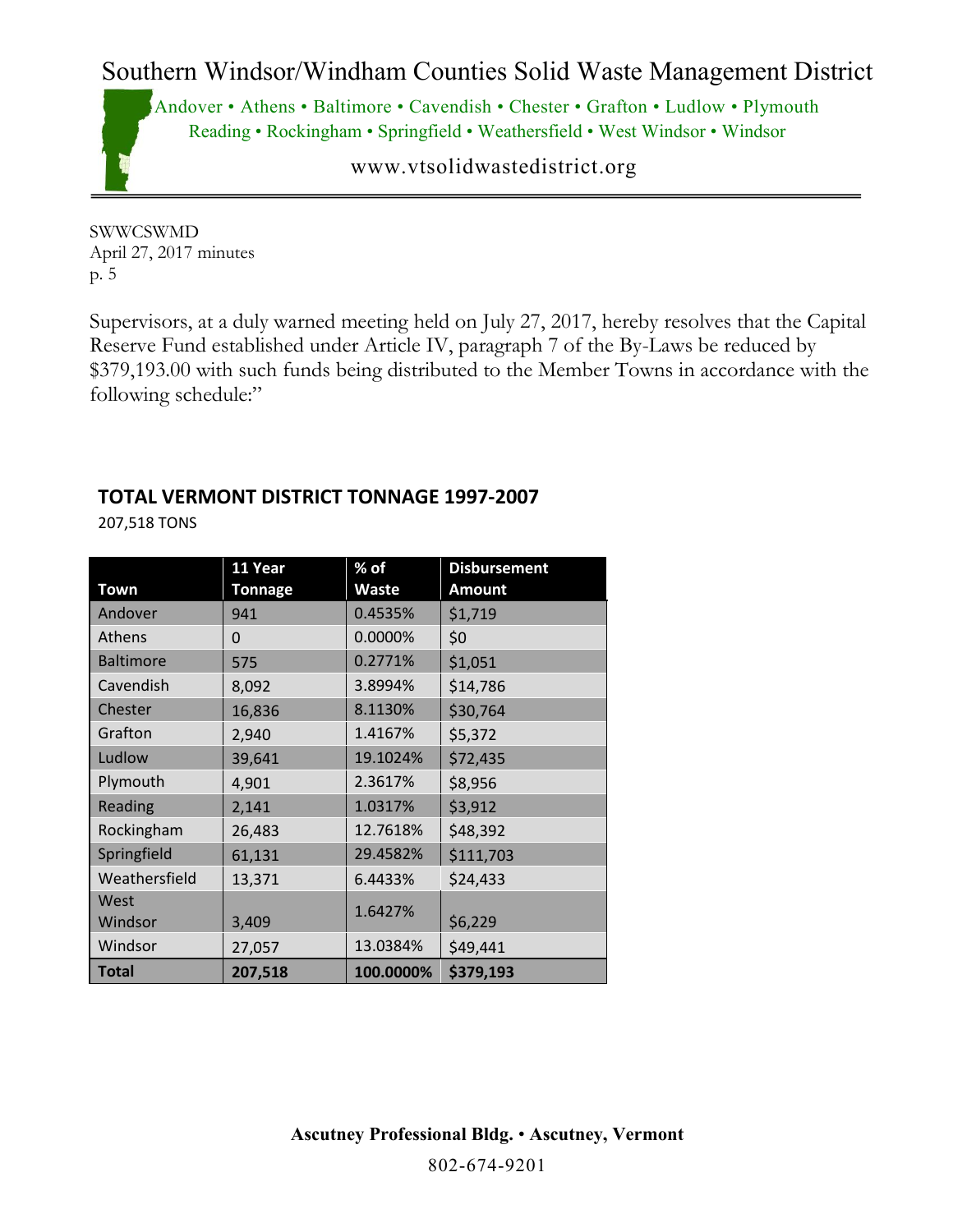SWWCSWMD April 27, 2017 minutes p. 6

E. Morris seconded the motion. The duly-warned meeting will be on July 27, 2017 which is the District's next quarterly meeting. D. Suursoo questioned why the amount has to be \$379,193.00. Is that in the District's best interest? F. Heald stated that the five towns with transfer stations have to comply with Agency of Natural Resources's requirements. The only equitable way is to distribute by the percentages. The transfer stations need to be modernized. The vote was called and supervisors voted as follows: "NO" – J. Fromberger, W. Wheelock, D. Suursoo, and T. Kenyon; "YES" – B. McEnaney, C. Gibbs, F. Heald, G. DeRosia, and F. Randall. The weighted vote was 8 "NO" voted vs. 26 "YES" votes. The motion passed.

7. Discussion and adoption of FY18 Budget and Work Program

D. Suursoo made a motion to adopt the FY18 Budget and Work Program. G. DeRosia seconded the motion. All voted in favor.

8. Discussion and adoption of FY18 Contract with Regional Planning Commission

T. Kenyon made a motion to adopt the FY18 contract with the Regional Planning Commission. B. McEnaney seconded the motion. All voted in favor.

9. Discussion and adoption of FY18 amended contract with Casella

F. Heald made a motion to enter into a one-year contract extension with Casella according to the memo from Casella dated April 19, 2017. B. McEnaney seconded the motion. Casella has agreed to provide the organics pickup service at the transfer stations as required by Act 148 as of July 1, 2017. Cavendish does not need this service as the transfer station composts on-site. Ludlow may have a different system. The transfer stations may choose to use Grow Compost's service but are not obligated to. The memo reads as follows: "This amendment extends the contract between Casella Waste Management, Inc. and the Southern Windsor/Windham Counties Solid Waste Management District for the 1<sup>st</sup> of 2 (1) year extension [sic], which is allowed within the contract between the two parties. All other terms and conditions within the contract will apply, except that the district towns may choose to have food waste collection services provided by Casella through its subcontractor Grow Compost of Vermont. The cost for the food waste service is \$26.00/toter per service. The service will be done utilizing 48 gallon toters provided by Grow Compost of Vermont." All voted in favor.

10. Recycling Coordinator's Report

M. O'Brien spoke about the enthusiastic response to the backyard composting workshops.